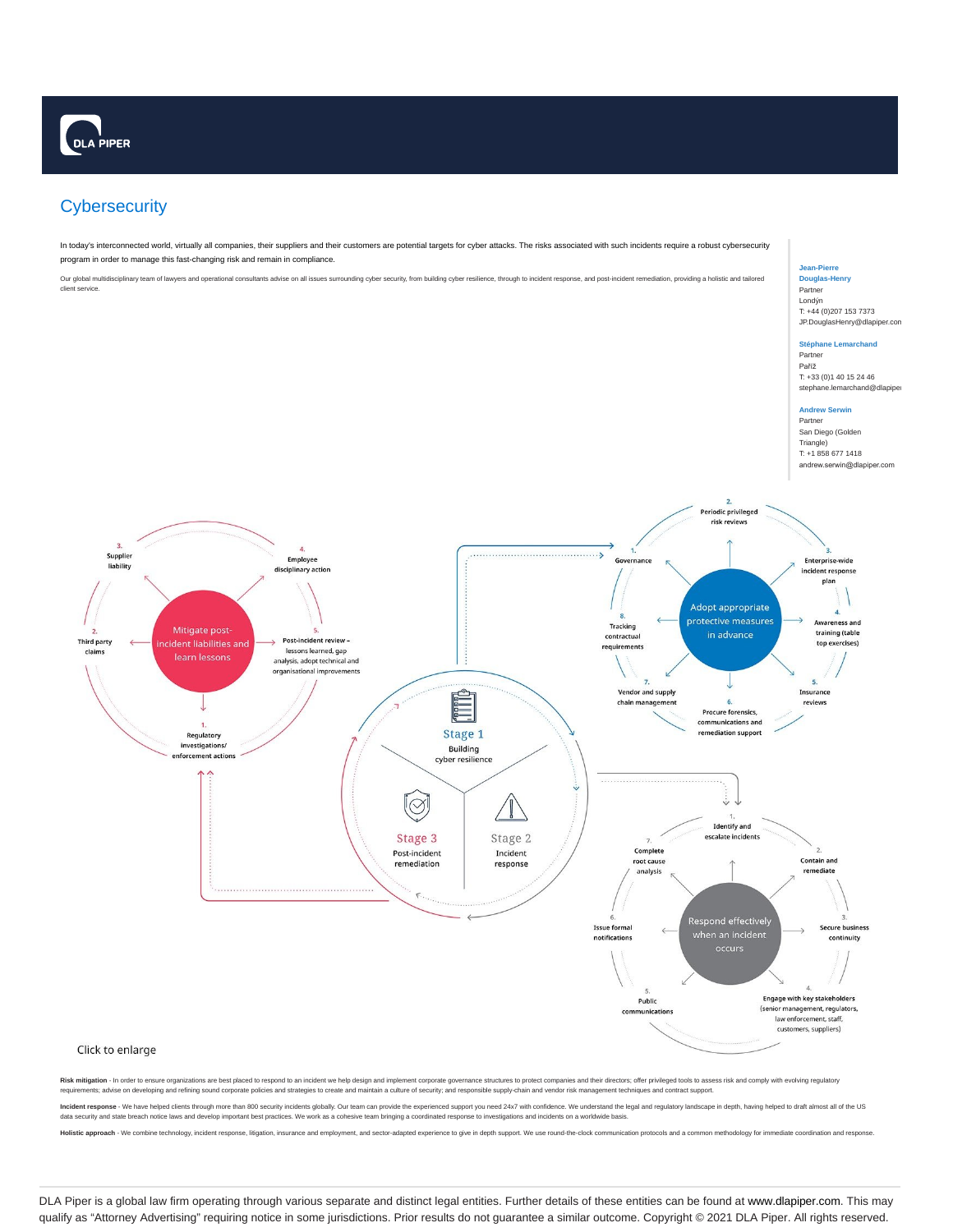Wherever you may be, we can assemble an integrated team of the world's top cybersecurity technicians and lawyers, helping address your security problem, while cloaking those efforts in privilege (to the extent possible), a

Global capabilities - Our team works together on a weekly basis and shares the same values and vision of client service. We provide a quick and consistent response to the cyber security needs of any organization. We match our technical knowledge of data protection, data risk and cyber security, cyber risk insurance policies, data transfer, records management, confidentiality, use of social media for business with practical experience and un

Highly regarded - Our Cyber Security team was recently ranked by BTI Consulting Group among the Top 7 cyber security law firm practices. Many of our lawyers are recognized as leading individuals in their jurisdiction, and is consistently recognized and top-ranked among our peers in the US, EU and globally by The Legal 500, Chambers & Partners, and other respected industry directories.

#### What we offer

#### nts practical guidance through the cyber lifecycle, inclu

ining, design and preparation - building cyber resilience: our assistance includes ensuring clients have appropriate measures in place to manage cyber risk and respond effectively to a cyber-incident, preserving legal priv reputational risks. This includes bespoke training to relevant tiers of stakeholders, supporting the design of incident response plans and helping to lead "tabletop exercises" so that organizations refine and practice thei

Incident response and investigations, including immediate access to forensic experts: our advice includes reporting obligations to the relevant supervisory data authorities and other relevant regulators, both civil and cri ses, and protecting impact on a brand. We have pre-existing and trusted global relationships with forensic experts to assist with the response to any incident, ensuring swift and seamless instru

immediate focus on mitigating the root causes of the incident. With over 180 privacy lawyers operating globally we regularly assist large organizations on multi-national compliance and regulatory obligations, ensuring cont

Post-incident remediation: we help clients to mitigate the impact of any claims or other liabilities resulting from the incident and to learn from the incident through post incident treviews and gap analyses. Our team incl that advise on a wide spectrum of issues relevant to data incidents, including third party claims and potential class actions; direct and officer liability; product / supplier liability; and, where relevant, employee disci

### Our insights

Rapid Response - From the moment a company learns about a potential breach of cyber security they should be armed with tools to respond quickly and effectively, while ensuring any action that is taken remains protected by agement hotline service provides 24-hour, 365-day access to regulatory legal advice and crisis assistance.

"In a Flash!" - A Lesson in Cyber Security - A dramatic film produced by DLA Piper, depicting a fictional corporation dealing with a number of real-world legal and regulatory issues, among them: cyber governance; cyber-ris plans: the corresponding legal and regulatory environment faced by board members, general counsel and senior business executives; and the delicate balance of managing internal investigations, reporting requirements and sta

Data Privacy Scorebox - Our online "scorebox" is designed to assist with assessing and benchmarking the data privacy maturity level of an organization. The complimentary tool takes the form of a survey which poses a series as storage of data, use of data, and customer rights. It takes no longer than half an hour to complete, with a range of multiple choice answers to select from. Once completed, a report is emailed which includes a visual su data protection principles, a practical action point check list, as well as peer benchmarking data.

# **CAPABILITES**

#### **Canabilities**

#### Our cybersecurity team offers:

- . Truly global crisis management coverage. Our team has handled many of the cyber incidents you have read about, and we bring that experience to bear when we handle a cyber incident. Whether an incident involves one or mul incident response protocol that is adapted to the regulatory and privilege requirements and culture of their countries without creating risk in other parts of the world. We work as a cohesive team bringing a coordinated re working together on a worldwide basis.
- . Proactive risk management. We draw on deep operational and legal experience to routinely help clients develop, implement and refine proactive strategies for preventing and responding to cyber incidents, while mitigating includes conducting tabletop exercises as well as creating policies and procedures for companies in all industries. We also utilize common security assessment methodologies that help benchmark security practices.
- . Enforcement and Litigation. Our team has deep experience in representing clients before government regulators and Data Protection Authorities globally. Our cyber litigators represent clients in the full range of civil di property theft, financial fraud, commercial and employment disputes, D&O and securities actions, product liability, and personal injury resulting from cyberattacks. We also represent clients in their role as cybercrime vic
- . Thought Leadership. Members of our team have written many of the definitive privacy and security books, including, Information Security and Privacy: A Guide to Federal and State Law and Compliance and Information Securit Compliance (West 2005-2020), collectively a 6,000-page, three-volume treatise that examines all aspects of privacy and security laws, published by Thormson-West. Our lawyers were instrumental in dratting the widely applian to draft the UK and German versions of the Handbook, and is currently working on an EU-wide version. We draw on this experience in advising clients on structuring cyber-risk governance and incident response to develop a st
- . Sector-specific focus. We believe that our legal advice should be as pragmatic and practical as it is technically excellent. We are attuned to the unique requirements of different sectors and build customized teams that needs.
- . Consulting Services. Our Cybersecurity practice enhances its legal skills with the addition of highly experienced risk and technology consultants in order to support clients as a single Data Protection, Privacy and Secur risk, privacy, cyber and security projects is a significant point of differentiation from other large firms that has been recognized by notable rankings entities, including BTI Consulting Group, which recently placed the D Law Firms in recognition of standing above all others for cybersecurity prowess. Our team of experienced Consultants are on the front lines of assessing, developing and implementing innovative data risk, privacy and securi geographically diverse companies.
- . Supply Chain Risk Management. We are well versed in advising companies on how to assess, address, and bolster the cybersecurity practices and posture of its supply chain. Our proactive risk mitigation service involves pr throughout a company's supply chain, including assessments of the risk exposure of cyber incidents in the supply chain; implementing supplier due diligence; and contracting and vendors and company enducts and company subse requirements of supply chain cybersecurity management.

#### **EXPERIENCE**

## **Experience**

- . Advising a listed software development company at the outset of a cyberattack and data breach which were reported to be among the worst cyber-espionage incidents ever suffered in the US. We were primarily responsible for forensic investigation, and to respond to resulting litigation.
- . Advising a leading retailer as standing counsel for breach response which involved working with several internal investigations into different incidents each involving PCI auditors. As is often the case, we took a coordi nto providing advice on notification requirements, the forensic investigation and claims against the supply chain. We also worked closely with the communications team to draft re-active communications and Q&A for contact c
- . Advising the largest financial institution in the US on its cybersecurity program including a risk governance presentation to Board of Directors; participating in a table top exercise with company legal, IT and communic: ent with regard to security standards, supply chain risk management, incident response program, and governance structures.
- . Advising a leading sports car manufacturer on the implementation of its connected car service in multiple APAC jurisdictions and creating and implementing a bespoke data protection and cybersecurity compliance program th
- . Advising as standing counsel for a tier one global bank for cyber security and incident response. As part of this mandate we have advised on specific considerations for ransomware attacks with a particular emphasis on Eu
- Designing and overseeing a simulated breach response exercise focused on vendor management relationships for a global insurance provider in the commercial space. We worked doesly with a small group of company personnel to
- . Advising Barings on a range of data privacy compliance matters covering their global business, including the implementation of their data privacy framework across APAC and security issues associated with opera Advising a global financial services organization on cyber security and incident response, including the deployment of the DLA Piper "Notify" tool and support with incident triage and classification.
- . Advising a European life sciences company with a presence in over 40 countries globally in response to a cyberattack deemed a matter of national security by the National Crime Agency (NCA) and the National Cyber Security insurers on GDPR notifications; US data protection notifications (including notifications pursuant to HIPAA); non-EU/non-US data protection notifications; liaison with international criminal authorities in the US, UK, Germ external obligations in France.<br>In France external insurance providers; press releases and engagement with key customers; and insurance.
- . Advising a major cyber insurer in responding to a series of ransomware and data ransom attacks over three months across Asia and Latin America by the sophisticated Maze cyber extortionist group. We served as client GC an devise and execute on a legally privileged response that included forensic investigation and IT remediation; attacker negotiations; international law enforcement interactions; internal and external global media communicati notification strategy across the affected regions.
- . Advising a global, publicly-traded company in a multi-pronged cyberattack that compromised more than 300 Office 365 accounts in 10 different countries, leading to various phishing campaigns, business email compromises, a We led the crisis management and incident response teams, which included management of a legally privileged forensic investigation and IT remediation; internal and external global media communications; and business partner across the European Union and Americas.
- Advising a UK based company in the immediate aftermath of a cyber attack which potentially compromised thousands of customers' personal data. We advised the dient on the steps to take in order to identify the breach; we ad efficiently and effectively.
- . Advising a long-standing client in relation to a cyber-incident which may have resulted in loss of sensitive customer data. When the Financial Conduct Authority (FCA) raised queries in relation to the cyber-incident, the ted the client with responding to multiple FCA information requests and advised on its obligations to notify the FCA (and the extent to which those obligations differed to those under the GDPR) and the FCA's expectations i preparing briefing notes to the Board.
- . Engaged to review a financial services company's 2017 data breach and to advise the client on its participation in very high-profile Congressional hearings regarding the breach, including preparing both the former CEO an ssional hearings and on responses to committees' requests for infor
- . Representing a London property insurance market in respect of prospective claims and their liability in connection with a fraudulent cyber phishing hack which resulted in the loss in transit of an electronic claim paymen payment to their insured client. We provided multi-jurisdictional cross-border advice on merits, strategy and have represented the insurers in mediation and negotiations. There is prospective commercial court litigation in
- . Representing various Sony entities in multidistrict litigation arising from one of the world's largest recorded data security breaches. The breach affected more than 77 million users, after which more than 65 class actio violations of consumer protection and data breach notification statutes to common law claims, such as negligence, misrep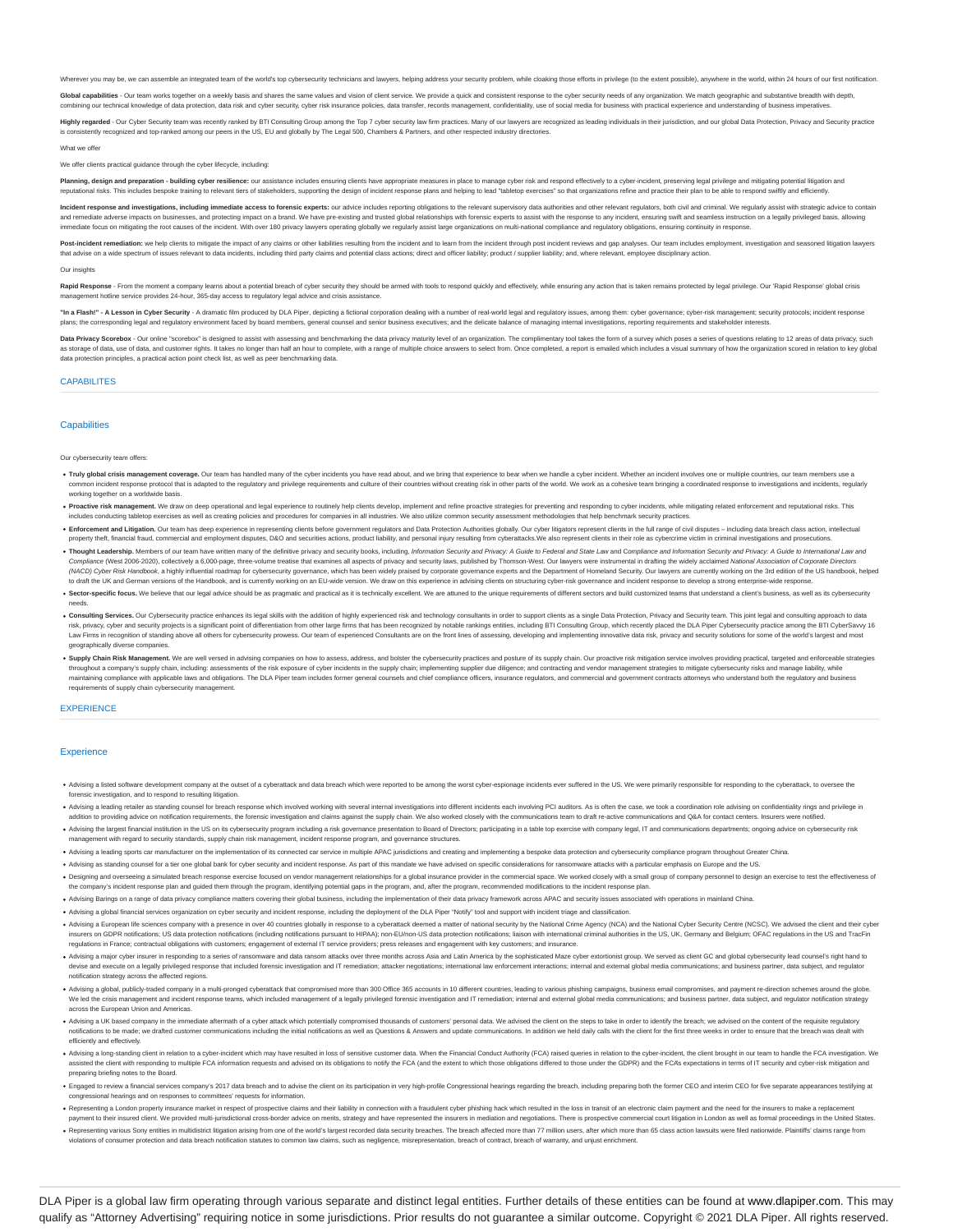## **AKTUALITY**

# publikace

**Exploring the metaverse: What laws will apply?**

# 22 June 2022 INTELLECTUAL PROPERTY AND TECHNOLOGY NEWS

For those intrigued by the metaverse, and for creators building metaverse projects, here are practical considerations.

**Biden Administration urges American companies to act quickly to improve cybersecurity safeguards**

#### 22 March 2022 GLOBAL SANCTIONS ALERT

The White House stresses the importance of taking key steps to thwart nation-state bad actor activities.

**With Civil Cyber-Fraud Initiative, government sharpens focus on cybersecurity obligations for government contractors**

#### 13 December 2021 Deploying the False Claims Act to pursue cybersecurity-related fraud.

**Google files groundbreaking civil suit to disrupt massive botnet with blockchain backup system**

10 December 2021

Civil actions to take down botnets have been around for years, but the blockchain aspect adds a new twist.

# **Lloyd v Google – Supreme Court Judgment – report and impacts on data protection and mass claims in the UK**

#### 10 November 2021

vor Commercial Secure allowed Google's appeal against the Court of Appeal decision which had previously granted Mr Lloyd permission to serve his representative claim on Google in the United States. The judgment brings to a the UK Courts concerning class actions and data protection regimes.

**Protecting your company from supply chain cyber attacks**

## September 2021

Today, virtually all companies rely on third-party technical solutions to manage their business. The downside is that incorporating new third-party technology into business operations creates new vectors for cyber

**Fending off phishing attacks: Some simple steps using trademark law**

#### June 2021

We often think about how to respond once a breach has occurred, but rarely do we consider how to prevent a breach or scam entirely.

**What the Biden Cybersecurity Executive Order means for technology vendors and service providers in the federal ecosystem**

## June 2021

Steps technology vendors should consider as they prepare.

**European Commission's standard contractual clauses: extensive new requirements coming for US businesses receiving EU personal data subject to GDPR**

## 8 June 2021

Adopting and complying with the New SCCs may require considerable effort for importers, particularly those that are not otherwise directly subject to GDPR.

**Episode 15: Comprehensive New E-Commerce Rules Introduced**

#### 23 March 2021 NAVIGATING CHINA: THE DIGITAL JOURNEY

Operators of e-commerce platforms, websites and apps in China, and those using third party e-commerce, social media or livestreaming platforms to sell their products and services in China, must update their operations, ser

**Supreme Court dives into circuit split over the Computer Fraud and Abuse Act**

# 28 January 2021<br>What does it mean to "exceed authorized access" to an Internet-connected device?

# **Unauthorized financial transaction fraud: Mitigating liability risks**

28 January 2021

ancial institutions are seeking to protect themselves against liability for third-party fraud and accountholder carelessne

**When a threat actor strikes: Legal considerations and challenges in a ransomware attack**

# 21 December 2020

Evidence suggests that having employees working remotely significantly increases the risk of a successful ransomware attack.

**Cyberfrauds and Cyberattacks: Remote Working Posing Increased Risks and How to Stay Protected**

# 14 December 2020

Cybercriminals are becoming more sophisticated in the ways they facilitate cyberfrauds, with the increasing use of personalised messages on instant messaging platforms such as WeChat or WhatsApp and socially engineered phi

**Navigating China Episode 14: New draft national, harmonised data protection law for Mainland China**

23 October 2020

DLA Piper is a global law firm operating through various separate and distinct legal entities. Further details of these entities can be found at www.dlapiper.com. This may qualify as "Attorney Advertising" requiring notice in some jurisdictions. Prior results do not guarantee a similar outcome. Copyright © 2021 DLA Piper. All rights reserved.